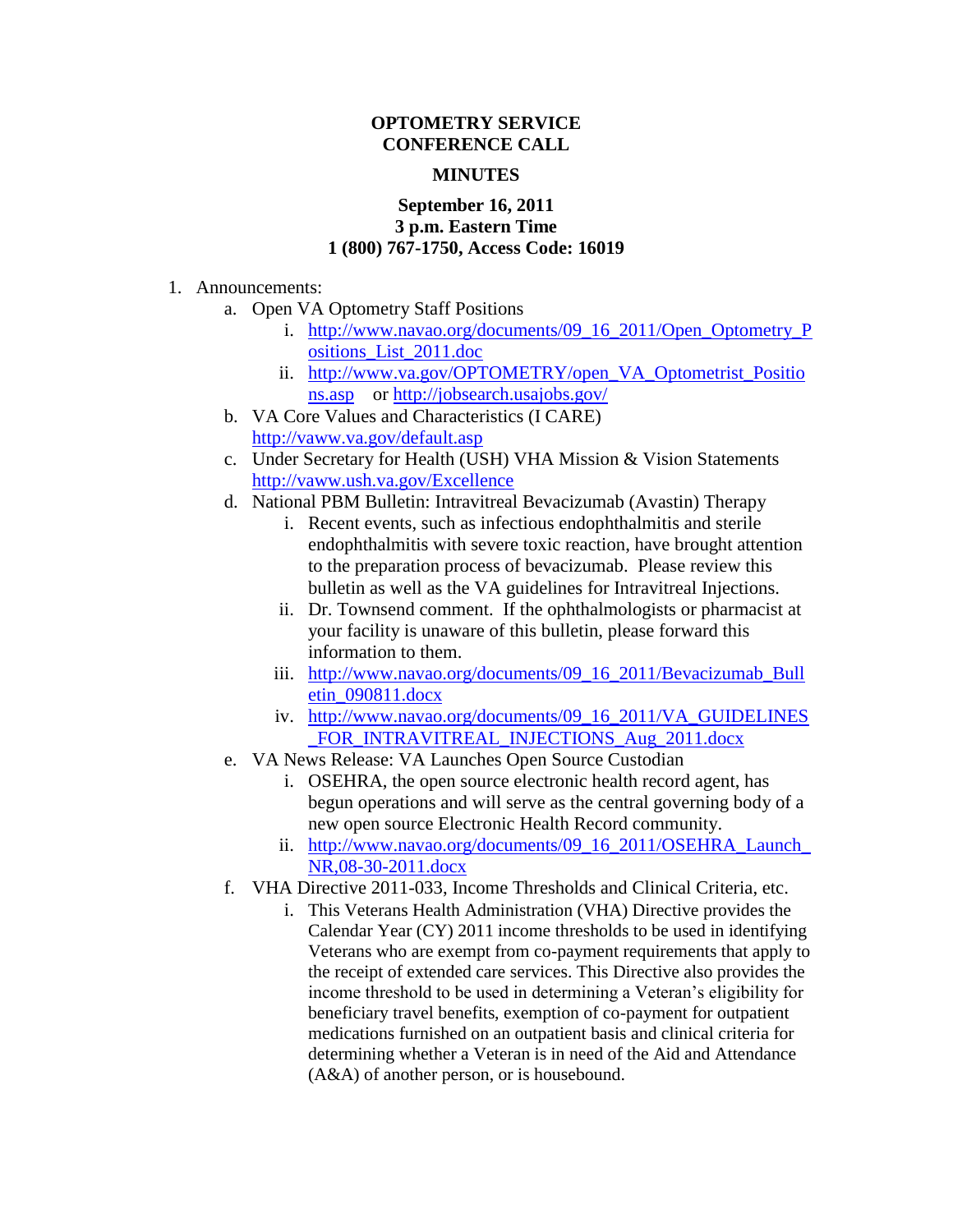- ii. [http://www.navao.org/documents/09\\_16\\_2011/VHA\\_Directive\\_20](http://www.navao.org/documents/09_16_2011/VHA_Directive_2011-033,_Income_Thresholds_and_clinical_Criteria_Used_in_Identifying.pdf) [11-](http://www.navao.org/documents/09_16_2011/VHA_Directive_2011-033,_Income_Thresholds_and_clinical_Criteria_Used_in_Identifying.pdf) 033, Income Thresholds and clinical Criteria Used in Identifyi [ng.pdf](http://www.navao.org/documents/09_16_2011/VHA_Directive_2011-033,_Income_Thresholds_and_clinical_Criteria_Used_in_Identifying.pdf)
- g. AMSUS Annual Meeting: November 6-9, 2011,<http://www.amsus.org/>
	- i. Attached is the AMSUS program for review for those interested in attending.
	- ii. [http://www.navao.org/documents/09\\_16\\_2011/AMSUS\\_Prelimina](http://www.navao.org/documents/09_16_2011/AMSUS_Preliminary_Final_Program,11-2011.pdf) [ry\\_Final\\_Program,11-2011.pdf](http://www.navao.org/documents/09_16_2011/AMSUS_Preliminary_Final_Program,11-2011.pdf)
- 2. Optometry Service Field Advisory Committee Dr. Selvin unavailable.
	- a. Dr. Townsend comment. The Optometry and Ophthalmology Field Advisory Committees met earlier this week, on Tuesday, for the  $4<sup>th</sup>$  annual joint meeting. The separate meetings were conducted the following day at VA Central Office. There were a few initiatives discussed. One was creating executive position memos looking at the use of eye techs in VA and another initiative will consider using a proprietary EMR and some pilot's lights.
	- b. Dr. Slagle comment. There are 12 new associated health professional positions this year which resulted in about an 8% growth in VA optometry residencies. There was also a report on the effectiveness of VA optometric education programs to inspire new O.D.'s to work in the VA. Approximately 70% of employed VA O.D.'s had some experience training in the VA.
	- c. The data from the learner's perception study shows that, initially, only 23% of optometry students would consider VA employment, but after clinical training in the VA, approximately 70% would. This is a positive reflection on our education program. Dr. Slagle wanted say "Great Job" to those in the field with training programs and your effective mentorship.
	- d. The education subcommittee continues to work with the Office of Academic Affairs to improve its programs.
- 3. Optometric Education Programs: FY 2013 Trainee Support for Associated Health Professions Program Announcement - Drs. Messer/Slagle
	- a. Dr. Slagle comment. The Office of Academic Affiliations has announced the release of the program announcement for the next academic year. Your request for training physicians, such as residency along with the standards of excellence, must be entered online by October 14, 2011.
	- b. The ACOE has posted the call for comments to the optometric residency standards. They are proposing a modification to standard 2.2 and substandard 2.2.1. Historically, substandard 2.2.1 has received attention because it mandates a record of the resident's encounters be maintained and that record must maintain a level of case complexity. In the edited version, this record of case complexity has been deleted. The new standard reads that the resident involvement in patient care must fulfill goals and objectives and must lead to competency beyond entry level. Any comments you may have, please email them to [ACOE@AOA.org.](mailto:ACOE@AOA.org)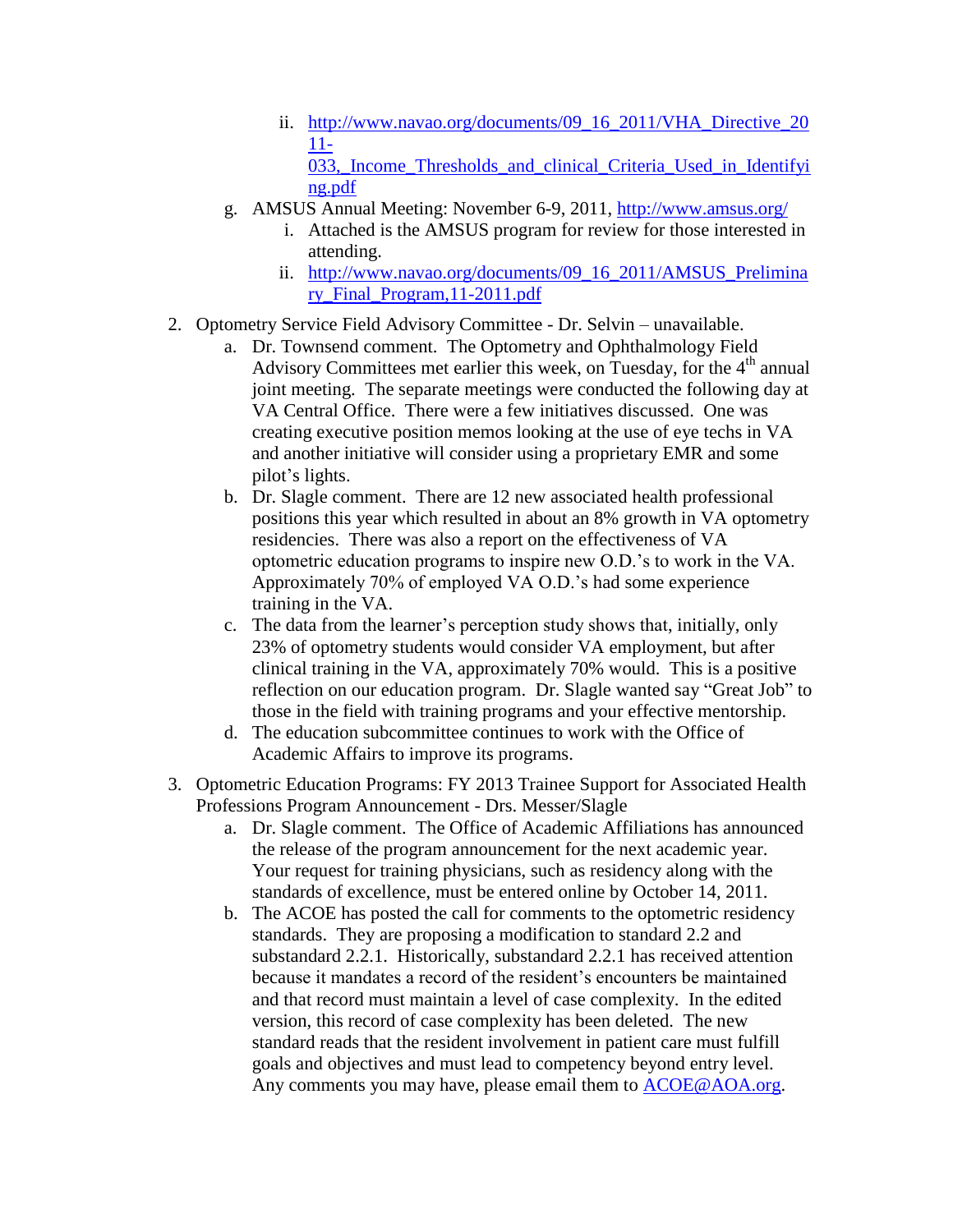The comments will be considered at the next ACOE meeting October 21-  $23^{\text{rd}}$ .

- c. Dr. Townsend comment. This is the annual call for residents that will start the next fiscal year starting July 1, 2012. If you are interested in starting a residency training program, you will want to use the trainee support announcement for associated health professionals programs (see link below for attachment). You will need to contact your associate chief of staff for education to get support to get that program started at your facility.
	- i. [http://www.navao.org/documents/09\\_16\\_2011/2012-](http://www.navao.org/documents/09_16_2011/2012-13_AH__Program_Announcement-110831.docx) [13\\_AH\\_\\_Program\\_Announcement-110831.docx](http://www.navao.org/documents/09_16_2011/2012-13_AH__Program_Announcement-110831.docx)
	- ii. http://www.navao.org/documents/09\_16\_2011/2012\_Allocations [Memo-110831.doc](http://www.navao.org/documents/09_16_2011/2012_Allocations_Memo-110831.doc)
- 4. Visual Impairment Prevention Review Board Dr. Brough unavailable for comment.
- 5. VA IDRP Eye Clinic Electronic Health Record Request Dr. Ballinger unavailable for comment.
- 6. Infection Control/Reusable Medical Equipment Reprocessing Drs. Horn/White
	- a. Dr. Townsend comment. During the joint field advisory committee meeting, the suggestion was that the SOP's (standard operating procedures) for disinfection of reusable medical equipment should be put on a SharePoint drive. They are working on samples of SOPs and may take awhile to get them online. This should provide a framework for those who have to create these at their facility.
- 7. Teleretinal Imaging Screening Program Drs. Cavallerano/Selvin unavailable for comment.
	- a. Dr. Townsend comment. There were a record number of veterans screened during this year and the numbers are up about 8% from July 2010 to July 2011. From the report during the joint meeting, the teleretinal program is now at 450 sites and members have created some preliminary templates to screen for macular degeneration and optic nerve disorders in the general population of veterans. More to come on integrating these screeners.
- 8. DoD/VA Vision Center of Excellence & Eye Injury Registry Dr. Barker
	- a. Dr. Townsend comment. Last month they had a very successful Vision Center of Excellence meeting in Las Vegas in conjunction with the Blind Veterans Association meeting. Many subject experts were on hand to look at algorithms of care for patients who have had eye and brain injuries with vision sequelae. They are trying to put together some best practices for what testing should be done at the varying levels of polytrauma rehabilitation centers, network sites and team based polytrauma sites.
	- b. Dr. Mancil comment. It was a great meeting that gave opportunity to understand the DoD side of how the equation works. There is already some follow up activities, coordinated by Dr. Barker.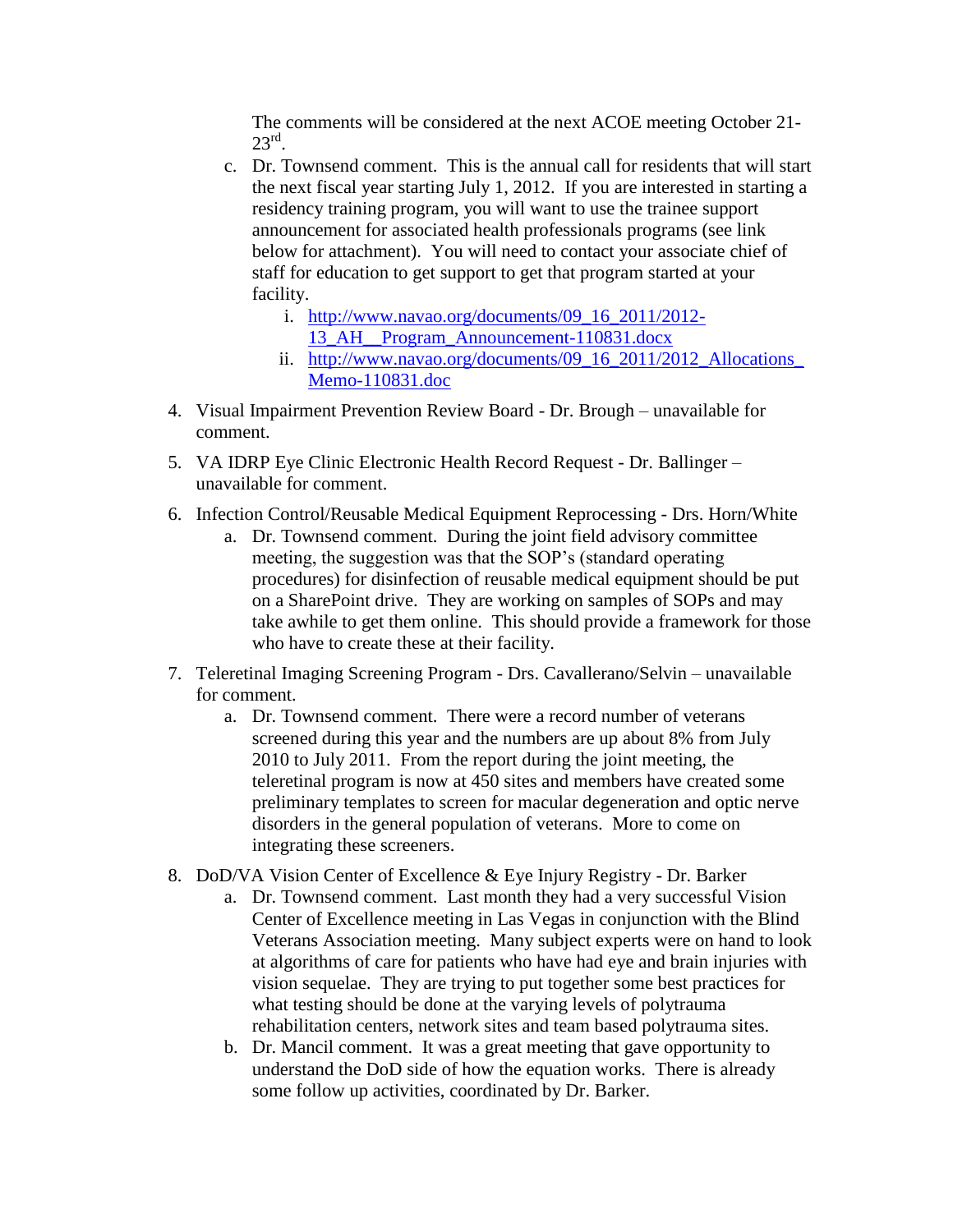- 9. TBI Vision Rehabilitation Drs. Gagnon/J. Kirby unavailable for comment.
- 10. Low Vision Rehabilitation EES Program Drs. Fuhr/Gagnon/Mancil
	- a. Dr. Mancil comment. There has been a lot accomplished with continuum of care clinic roll outs at the field advisory committee meeting. Gail Watson, the director of blind rehabilitation services in Central Office, reported that there are efforts underway for creating common templates for record keeping and reporting by the rehabilitation staff. The EES online course developed for low vision training is up and running and there are monthly conference calls taking place to keep communication open.
- 11. Optometry Quality Improvement Dr. Norden
	- a. Dr. Norden comment. We have attracted attention with the clinical practice handbook – particularly with the OPPE reviews of care. Other credentialing bodies have become interested in these programs and are starting to look to optometry/ophthalmology as to implementation guidance. We should expect to get some attention in our quality review programs in the future. There are guidelines presented on criteria for doing individual record reviews and you can obtain current copies from Dr. Townsend's office, Dr. Norden, or Dr. Horn.
	- b. He has heard from risk management advisors at the university level, if you do peer reviews, it is not a good idea to indicate this on a patient's record. If you made reference in a medical record that you performed a peer review on that record it would make the process discoverable in court proceedings. Please be aware.
- 12. VA Systems Redesign/Wait Times Dr. Horn
	- a. Dr. Townsend comment. This year's target goal for missed opportunities was 10% but we have not been able to meet that goal. Out of the 50 top clinics, only 3 made the goal and we did better than the average of all the clinics. We are set to see a record number of veterans in eye care this year.
- 13. VA Optometric Research & Development Dr. Mancil
	- a. Dr. Mancil comment. He wanted to direct everyone's attention to the updates on the VA optometry intranet under the research tab. There are updates and information if and when you are ready to persue research at your site.

<http://vaww1.va.gov/OPTOMETRY/research.asp>

- 14. VHA Optometry Service Websites Drs. Hamilton/G. Singh
	- a. Dr. Townsend comment. There was a massive update to the links recently. They should all be current and working.
		- b. We now have some openings for those interested in taking the websites to the next level. We would like to reorganize it to make it more user friendly. Dr. Singh is now the acting webmaster. If you are interested in helping or joining this team, please email Dr. Singh, Dr. Townsend and Ms. Gernhart.
- 15. VA Optometry Service Directory Drs. Egusa/Lim/Pewitt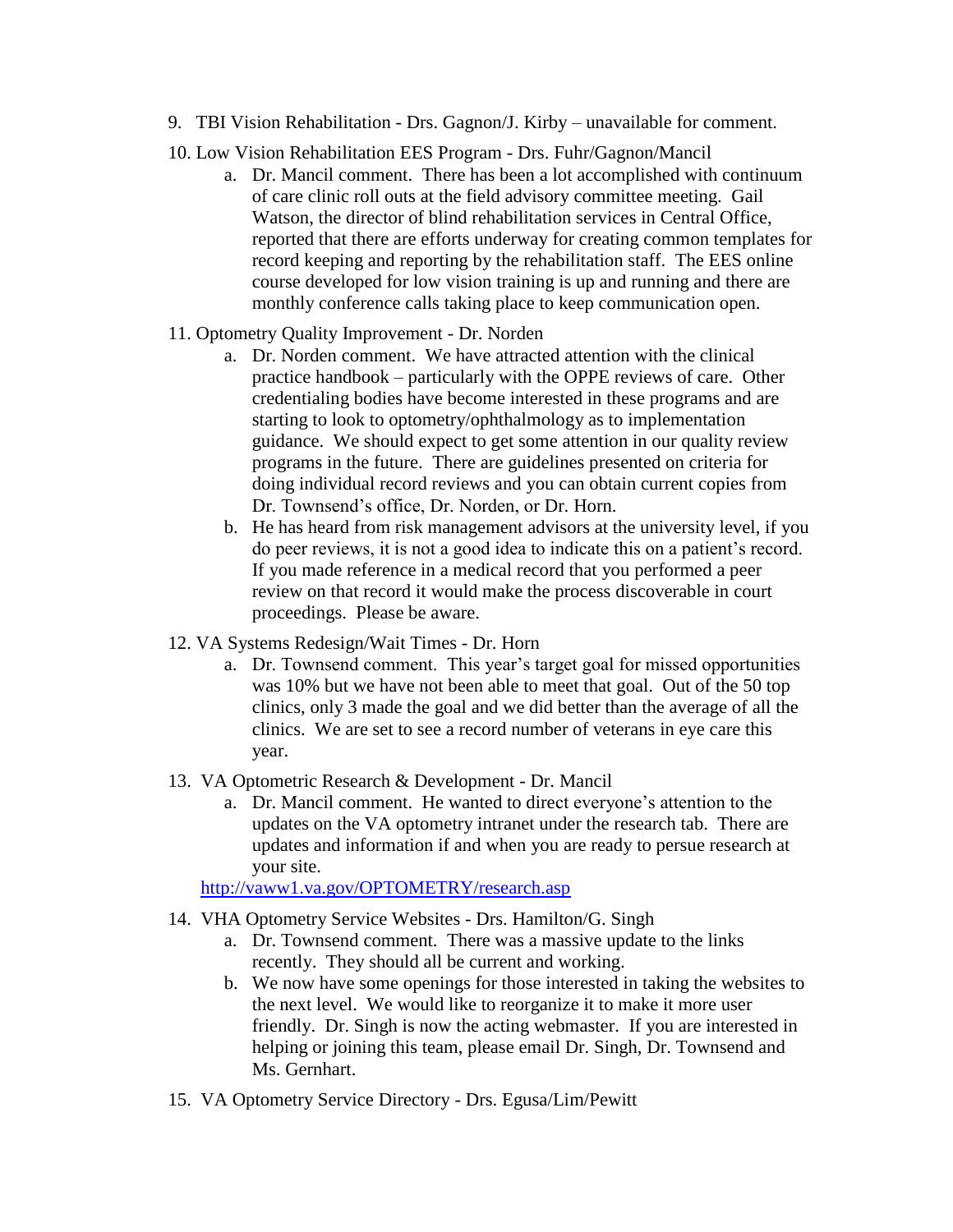- a. Dr. Townsend comment. He would like everyone to look at the optometry service directory and contact Dr. Egusa/Lim/Pewitt for any updates to keep this directory current.
- 16. VA Residency Trained Optometrist Directory Dr. Wang
	- a. Dr. Wang comment. She is still working to keep things current since the website was under construction.
- 17. AFOS Report Drs. Hunter/Wasik
	- a. Dr. Wasik comment. Reminder that the AFOS annual meeting is October  $10^{th} - 11^{th}$  prior to the academy. There is also a pre-meeting event which is a tour of the USS Constitution and a Harbor Cruise on Sunday. It is \$75 for members. This is more of a memorial cruise for Dr. Dave Simpson, former executive director, who encouraged the start of these premeeting events for camaraderie in membership. All information is on the website at www.AFOS2020.org.
	- b. This is the first time the business meeting will be conducted prior to the academy meeting instead of prior to SECO. The FSO meeting will now be prior to SECO. You can still register for the meeting online or on site in Boston.
	- c. If you have already registered for the AFOS meeting as well as the academy meeting, the academy will have representatives during registration time for AFOS to have the packets available to those members that did not receive them in the mail.
	- d. Last quarter dues are due soon and the newsletter will be released shortly.
	- e. If you are attending the NAVAO meeting on Thursday, Dr. Wasik, Dr. Pattison (interim executive director), and Dr. Sunman (President) will be in attendance to meet with anyone interested in becoming a member of AFOS or to meet with any current members who may have any issues or comments to share.
- 18. NAVAO Report Drs. Kawasaki/Storer
	- a. Officer elections for the 2011-2013 terms are now closed. Many thanks to our candidates and all members who voted. Results will be formally announced at the NAVAO Business Meeting in Boston.
	- b. Just a reminder that the annual NAVAO business meeting and dinner which will be held the evening of Thursday, October 13 at the Sheraton Boston Hotel in conjunction with the AAO meeting. Our keynote speaker this year will be Dr. Norman Haffner and his presentation is entitled "The VA's Contribution to Optometric Exceptionalism." More details about the dinner are posted on the NAVAO website. Please note that today is the last day to register.
	- c. The Finance Committee wishes to announce that it is currently working on the 2012 NAVAO budget. The annual Treasurer's Report will also be presented at the upcoming NAVAO Business Meeting.
	- d. VA Optometrists attending the Academy Meeting in Boston this year are invited to attend a special event hosted by the New England College of Optometry on Friday evening, October 14, in honor of the VA Optometry